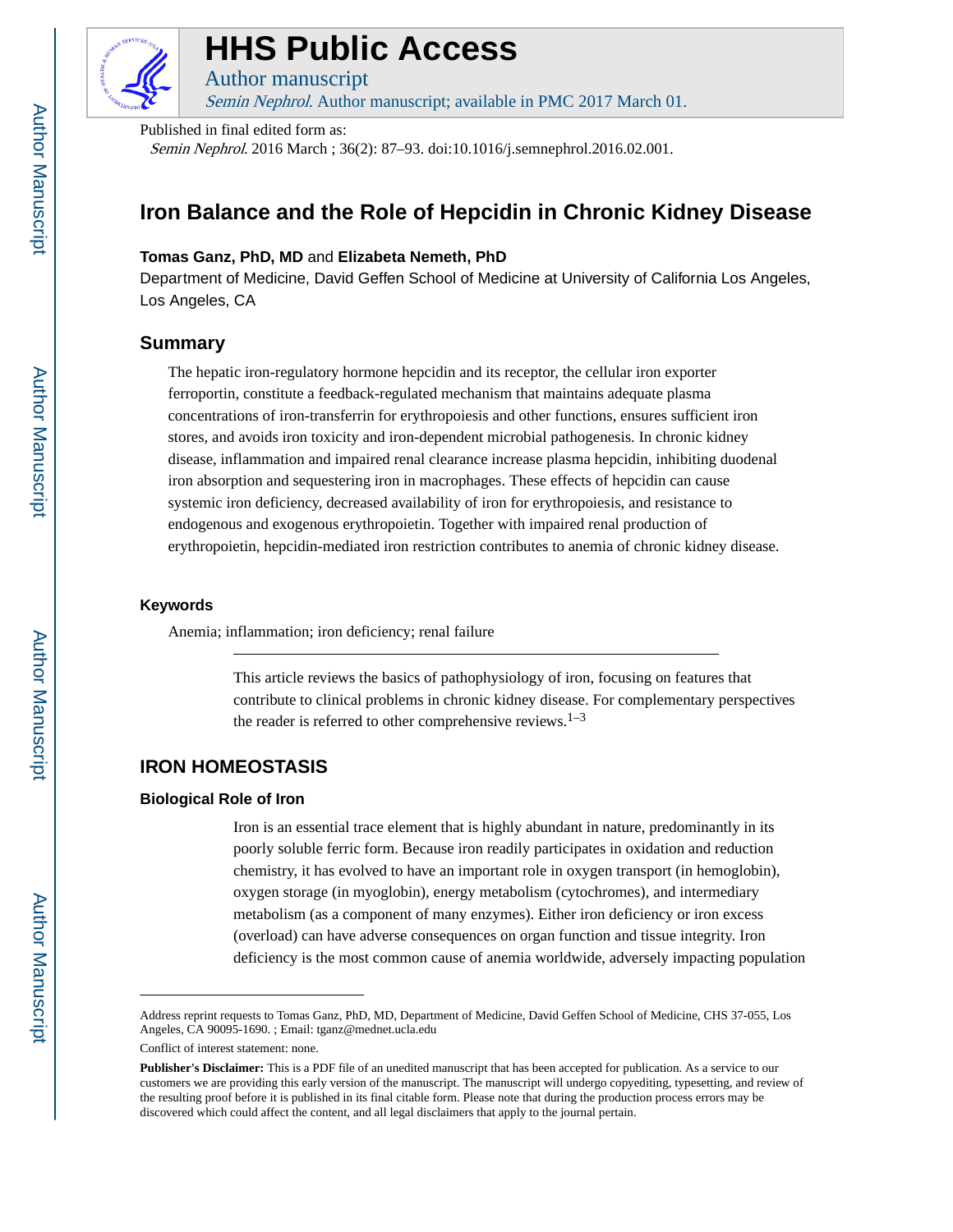health and economic productivity predominantly in developing countries. Severe iron excess can lead to deposition of toxic forms of iron in the liver, heart, and other vital organs, with resulting organ damage, and, in the case of the liver, carcinogenesis.

#### **Iron Distribution and Flux**

In the average adult male there is approximately  $4 \text{ g}$  of iron, of which 2.5 g is in the hemoglobin of erythrocytes and approximately 1 g is in storage in hepatocytes. The remainder is distributed among other cell types. Iron stores in women are much smaller, even as a proportion of body size. Faced with poor water solubility of iron and its low bioavailability, animals including human beings conserve and recycle iron. Thus, in human beings, iron that is absorbed in the intestine and distributed among tissues is retained and reused, and cannot be excreted actively. Relatively small iron losses (1–2 mg/d) are caused almost entirely by desquamation of the skin and intestinal epithelia, representing a loss of less than 0.1% of total body iron content daily. Under normal circumstances, the iron content of the human body thus is regulated entirely at the point of iron absorption, in enterocytes in the proximal duodenum. In steady state, iron balance is maintained by absorption of 1 to 2 mg of iron per day. However, the daily dietary iron requirement is approximately 10-fold higher because only a fraction of dietary iron is absorbed in the intestine. Clinically significant pathologic iron loss is nearly always a consequence of blood loss because each milliliter of packed erythrocytes contains 1 mg of iron, a vastly higher iron concentration than in other cell types or body fluids. In comparison, blood plasma contains a thousand times lower concentration of iron.

#### **Iron Delivery to Cells**

Once absorbed, iron is bound in plasma to the iron carrier protein transferrin, which distributes iron to most tissues and cells in the body. Each cell meets its individual iron needs by selective uptake of iron transferrin via the transferrin receptor, extracting the iron in acidified vacuoles and recycling the receptor and iron-free transferrin back to the extracellular fluid where the iron-free transferrin is released to extracellular fluid for another cycle of iron binding and delivery. At any time, less than 0.1% of the total body iron (or approximately 2–3 mg) is associated with transferrin. The daily demand for iron is approximately 20 to 25 mg, mainly for erythropoiesis, causing the transferrin-associated iron to turn over every 2 to 3 hours. Within cells, iron is stored in ferritin. The number of transferrin receptors and the amount of iron-storing ferritin in each cell are reciprocally controlled by iron-regulated posttranscriptional mechanisms, thus meeting the iron needs of each individual cell.

#### **Iron Deficiency**

Iron deficiency<sup>4,5</sup> develops when the absorption of iron from the diet is insufficient to compensate for iron losses. In adult men in the developed world, with diets that usually contain sufficient iron to balance normal losses, iron deficiency is almost always a pathologic consequence of excessive blood loss. In women, iron deficiency also can develop as a result of menstrual blood losses and iron deficits incurred during pregnancy and childbirth. Iron requirements are greatly increased in children during periods of rapid growth and this can make their iron balance tenuous. The best known and most common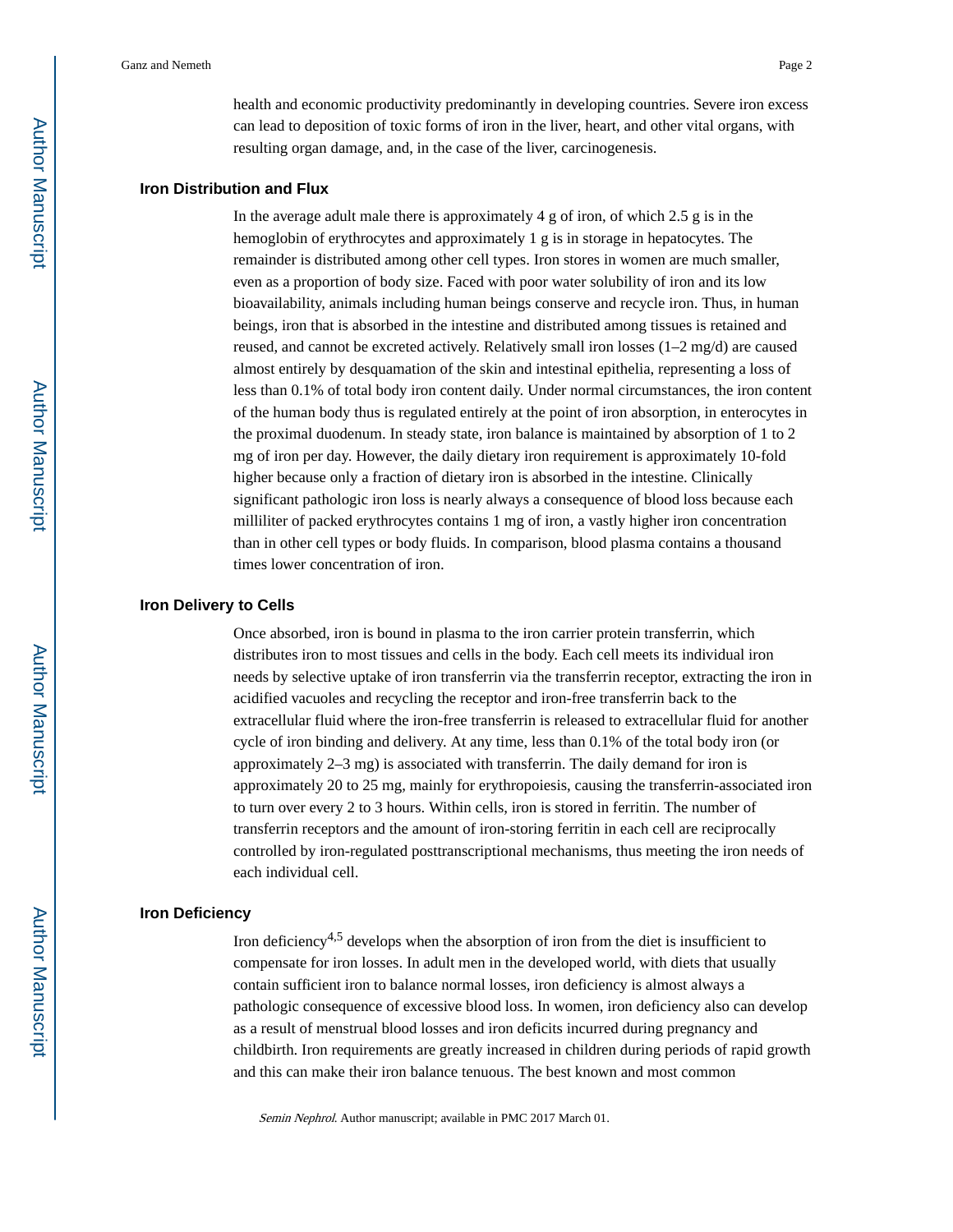manifestation of iron deficiency is microcytic hypochromic anemia, but iron deficiency also can cause neurobehavioral changes, impair muscle function, and may cause epithelial pathologies, including skin, nail, hair, tongue, and esophageal abnormalities. Erythroid heme synthesis, globin chain synthesis, as well as erythroid maturation appear to be inhibited by even moderate iron deficiency through feedback regulatory mechanisms.<sup>6</sup> Slowing down erythropoiesis in iron deficiency may spare enough iron to protect other tissues from dysfunction, at the cost of causing anemia.

#### **Iron Toxicity**

Transferrin-bound iron appears to be chemically nonreactive and its uptake and utilization is normally under tight control of each cell. In disorders of iron homeostasis in which iron absorption is excessive, or large amounts of iron are delivered parenterally as drugs or in the form of erythrocyte transfusions, the capacity of transferrin to bind iron may be exceeded (100% transferrin saturation), causing iron to bind to metabolic intermediates that function as iron chelators, mainly citrate. Depending on how these species are measured, they are referred to collectively as *nontransferrin bound iron* or *labile plasma iron*.<sup>7</sup> These iron forms are taken up extremely rapidly by hepatocytes, cardiac myocytes, and endocrine cells via specific iron transporters, $8$  overwhelming normal cellular homeostatic mechanisms, and causing cellular toxicity through oxidative stress.

#### **Extracellular Iron Homeostasis**

The concentration of iron in extracellular fluid and plasma is controlled systemically, so that the concentration of iron in plasma is normally approximately 10 to 30 μmol/L, leading to 20% to 45% transferrin saturation. The amount of iron in storage, predominantly in macrophages and hepatocytes, also is subject to systemic control. The hormone responsible for regulating extracellular iron concentration and the amount of iron in storage is hepcidin,<sup>3</sup> a small peptide produced by hepatocytes. In turn, the production of hepcidin is regulated transcriptionally by plasma iron concentration, iron stores in the liver, erythropoietic activity, and inflammation. The feedback regulation of iron by hepcidin is a classic endocrine mechanism, analogous to the regulation of glucose by insulin.

#### **The Mechanism of Hepcidin's Effect on Iron**

Hepcidin acts by binding to the cellular iron exporter ferroportin,  $9$  which mediates all the major flows of iron into plasma and extracellular fluid: the transfer of dietary iron from duodenal enterocytes to plasma, the release of recycled iron from splenic and hepatic macrophages, and the release of stored iron from hepatocytes. After hepcidin binds to ferroportin, ferroportin undergoes endocytosis and intracellular proteolysis. The loss of ferroportin from cell surfaces then proportionally decreases the delivery of cellular iron to blood plasma. The ongoing consumption of iron by erythroid precursors and other cells rapidly depletes the relatively small extracellular iron compartment, resulting in hepcidininduced lowering of plasma iron concentration (hypoferremia). Hepcidin is a hypoferremiainducing hormone, acting analogously to the hypoglycemic effect of insulin.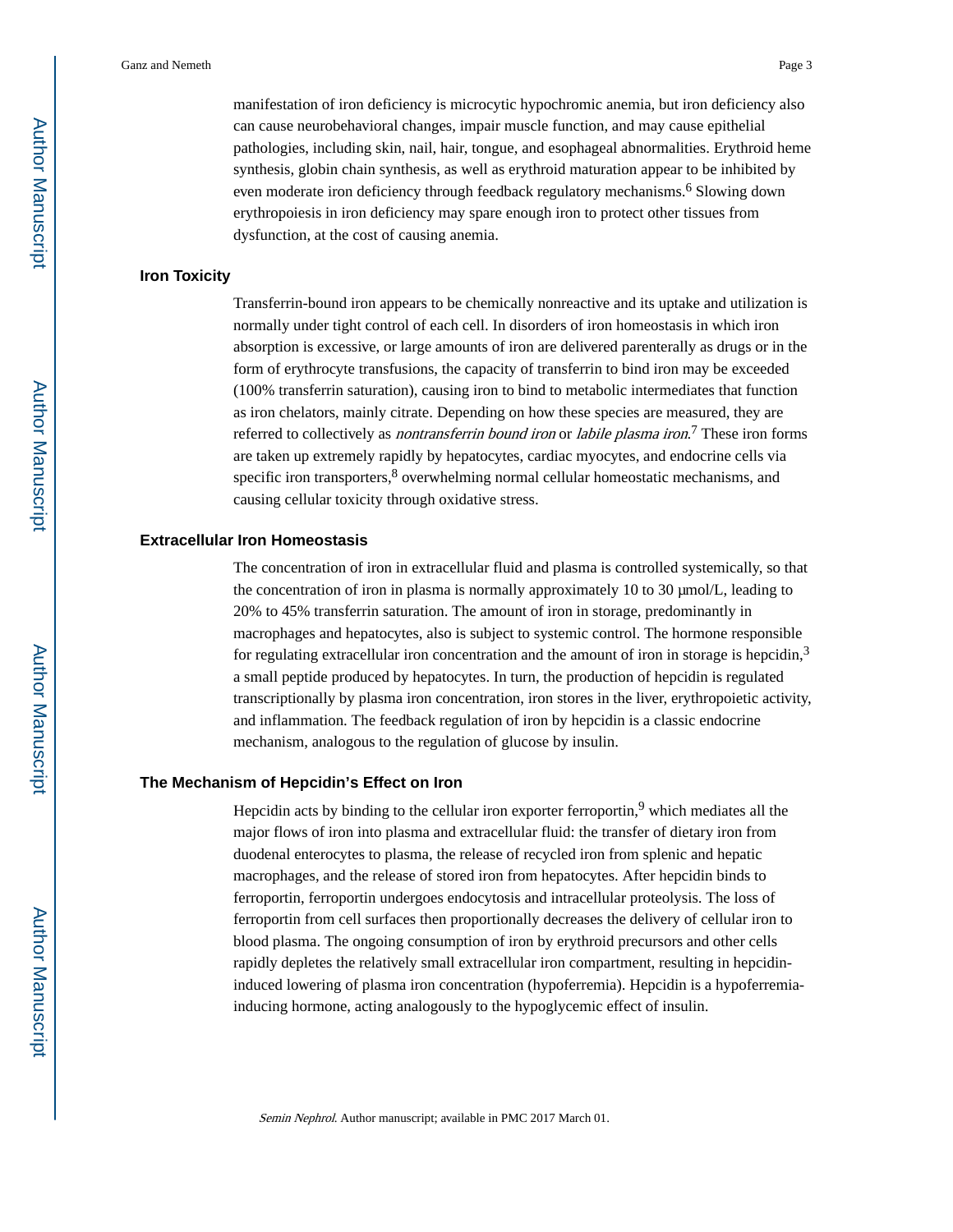#### **Regulation of Hepcidin Secretion by Iron**

Systemic hepcidin production appears to be solely transcriptionally regulated. Hepcidin gene transcription is stimulated by the dual effect of liver iron stores and the concentration of plasma holotransferrin (iron-saturated transferrin), conveyed through iron-regulated production of bone morphogenetic proteins (BMP) acting on BMP receptors and the associated Smad pathways.10 The hepcidin gene promoter contains BMP-responsive elements that bind nuclear Smad complexes to potently increase transcription.

The concentration of the BMP ligand (in mice mainly BMP-6) appears to be regulated by hepatic iron stores. Increased holotransferrin concentrations also potentiate the BMP receptor signaling via a partly defined mechanism involving transferrin receptors 1 and 2 and HFE (a membrane protein that interacts with transferrin receptor 1). The important role of HFE was highlighted by the finding that it is mutated in the most common form of hereditary hemochromatosis, a disease in which iron homeostasis is dysregulated. BMP signaling also is dependent on hemojuvelin, a glycophosphatidylinositol-linked, iron-related co-receptor for BMPs. Hemojuvelin and transferrin receptor 2 genes are mutated in rare forms of hereditary hemochromatosis, again showing the importance of these molecules for human iron homeostasis. A membrane protease matriptase 2 (also called *transmembrane* serine protease 6) negatively regulates BMP signaling by cleaving hemojuvelin,  $^{11,12}$  with this inhibitory influence mainly manifested during iron deficiency.

#### **Regulation of Hepcidin Secretion by Inflammation**

During infections or other inflammatory conditions hepcidin production is stimulated intensely, causing the characteristic hypoferremia of inflammation. Accumulating evidence confirms that this response has a host defense function, essential for resistance to certain microbes, particularly "siderophilic" bacteria whose pathogenicity is strongly enhanced by  $\text{iron}^{13}$  (eg, *Vibrio* species and *Yersinia enterocolitica*). Suppressive effects of inflammatory hypoferremia on other pathogenic microbes also are likely but remain to be documented. Inflammation induces hepcidin transcriptionally, mainly through interleukin- $6<sup>14</sup>$  its receptor, and the Jak2-Stat3 pathway, but a second inflammatory pathway recently was identified, stimulating hepcidin through activin B, the BMP receptor, and its Smad signaling mechanism.<sup>15</sup>

#### **Regulation of Hepcidin Secretion by Erythroid Activity**

In human beings who hemorrhage or breathe air with low oxygen content, hypoxic renal interstitial fibroblast-like cells secrete erythropoietin, which stimulates compensatory erythropoiesis. To replace a 10% loss of erythrocytes or to increase oxygen-carrying capacity by 10% in the average adult requires approximately 250 mg of iron, representing a major burden for the iron-homeostatic system. Within hours after a hemorrhagic or hypoxic event, hepcidin is profoundly suppressed, allowing increased absorption of iron from the diet and, even more importantly, releasing iron from stores in macrophages and hepatocytes into blood plasma. The rapid suppression of hepcidin and the resulting increased iron availability for erythropoiesis now are known to be mediated by erythroferrone,<sup>16</sup> a protein secreted by erythroblasts in response to stimulation by erythropoietin. Pharmacologic stimulation of erythropoiesis by erythropoietin also causes erythroferrone secretion and suppression of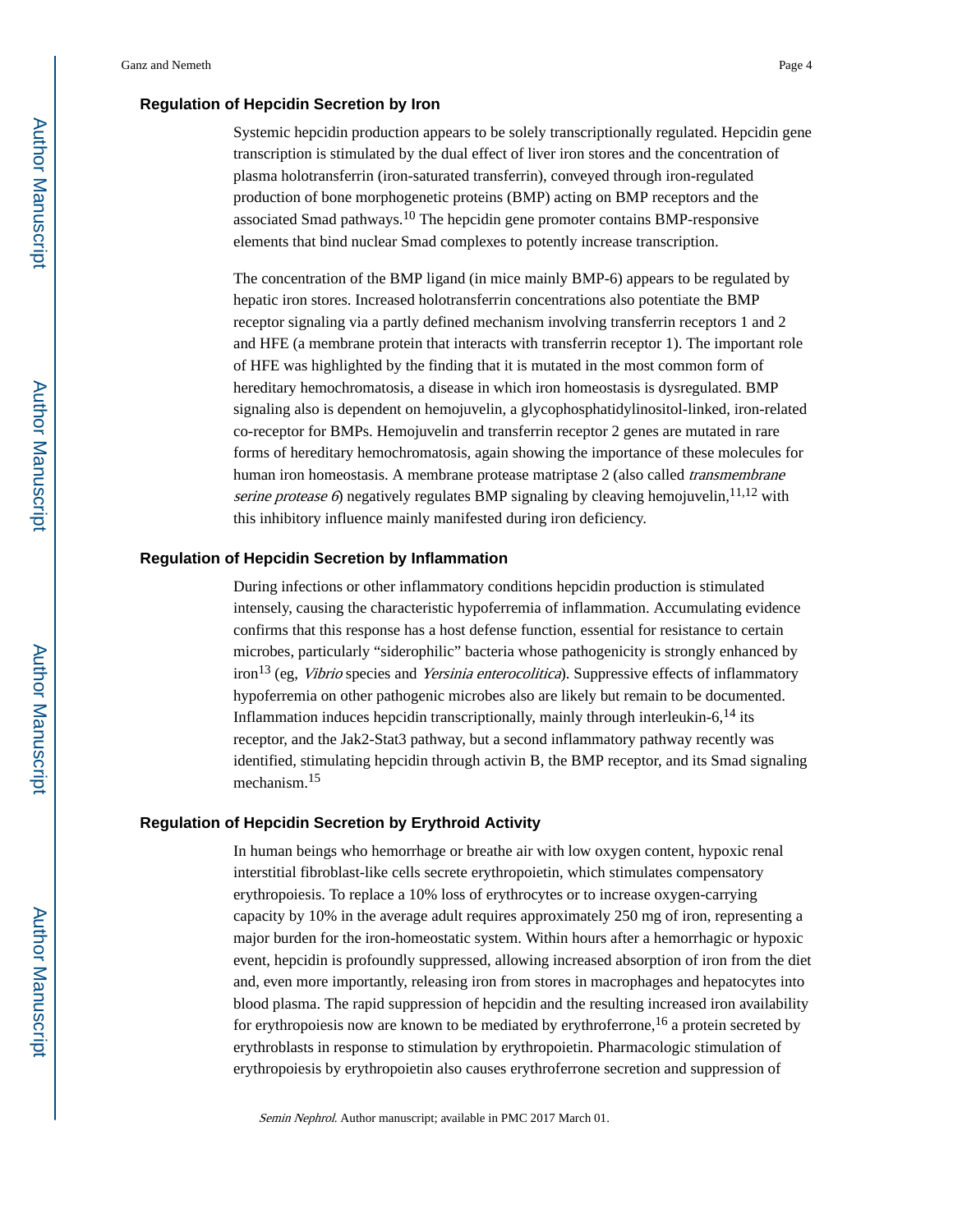hepcidin.<sup>16,17</sup> Hepcidin suppression is mediated by a direct effect of erythroferrone on hepatocytes but the specific pathways have not yet been identified.

#### **Hypoxia and Hepcidin Regulation**

Hypoxia may affect the whole organism, as in exposure to air with low oxygen content, or may affect specific tissues in which oxygen tension may decrease because of low regional blood flow or decreased oxygen carrying capacity of blood. At the cellular level, oxygen is sensed by prolyl hydroxylases 1 to 3, oxygen- and iron-dependent enzymes that hydroxylate the hypoxia-inducible factors (HIFs)1 $\alpha$  or 2 $\alpha$ , and thereby target them for degradation.<sup>18,19</sup> During hypoxia, decreased degradation of HIFs causes them to accumulate and increase the transcription of many hypoxia-inducible genes, prominently including erythropoietin and vascular endothelial factor. The hydroxylating activity of prolyl hydroxylases on HIFs is dependent not only on local oxygen tension but also on iron concentration and the concentration of a metabolic cofactor, the citrate cycle intermediate α-ketoglutarate (2 oxoglutarate). Local hypoxia promotes iron absorption in the duodenum, mainly by the HIFdependent transcriptional activation of the apical iron transporter divalent metal transporter 1 and the basolateral transporter ferroportin.20 This effect of hypoxia is hepcidin-independent. Systemic hypoxia potently but indirectly modulates hepcidin and iron homeostasis by inducing the transcription of erythropoietin, $^{21}$  thereby stimulating erythroferrone production and hepcidin suppression.

#### **Hepcidin Clearance**

Hepcidin is a 2.7-kD peptide that is not strongly bound to plasma proteins and is cleared rapidly by the normal kidneys where it is largely reabsorbed and degraded by the proximal tubular mechanism that metabolizes other peptides. A small proportion of hepcidin escapes this mechanism and can be detected in urine,  $^{22}$  where daily excretion is approximately proportional to serum hepcidin concentrations.<sup>23</sup> Hepcidin also undergoes endocytosis with its receptor/iron transporter ferroportin and both molecules then are proteolysed.24 In mice, injected radiolabeled hepcidin is cleared within minutes, with most of the radioactivity appearing rapidly in the kidneys and the bladder, and smaller amounts found at sites where ferroportin is highly expressed (the duodenum, spleen, and the liver).25 Another degradation mechanism is dependent on as yet uncharacterized N-terminal peptidases that convert the 25 amino acid mature hepcidin-25 into mainly 22 amino acid and 20 amino acid N-terminally truncated forms, hepcidin-22 and hepcidin-20. These have severely impaired ability to induce ferroportin internalization, and are thought to be inactive degradation products.<sup>26</sup> They are much more prominent in urine than in serum, and hepcidin-20 appears to increase out of proportion to total hepcidin in chronic kidney disease.<sup>27,28</sup> Neither the mechanisms by which the smaller hepcidin forms are generated nor their modulation by renal impairment are understood.

## **IRON DYSREGULATION IN CHRONIC KIDNEY DISEASE**

#### **Iron Disorders in Chronic Kidney Disease**

In advanced kidney diseases iron metabolism becomes severely disrupted through multiple mechanisms.29 Although a detailed study of the time course in individual patients has not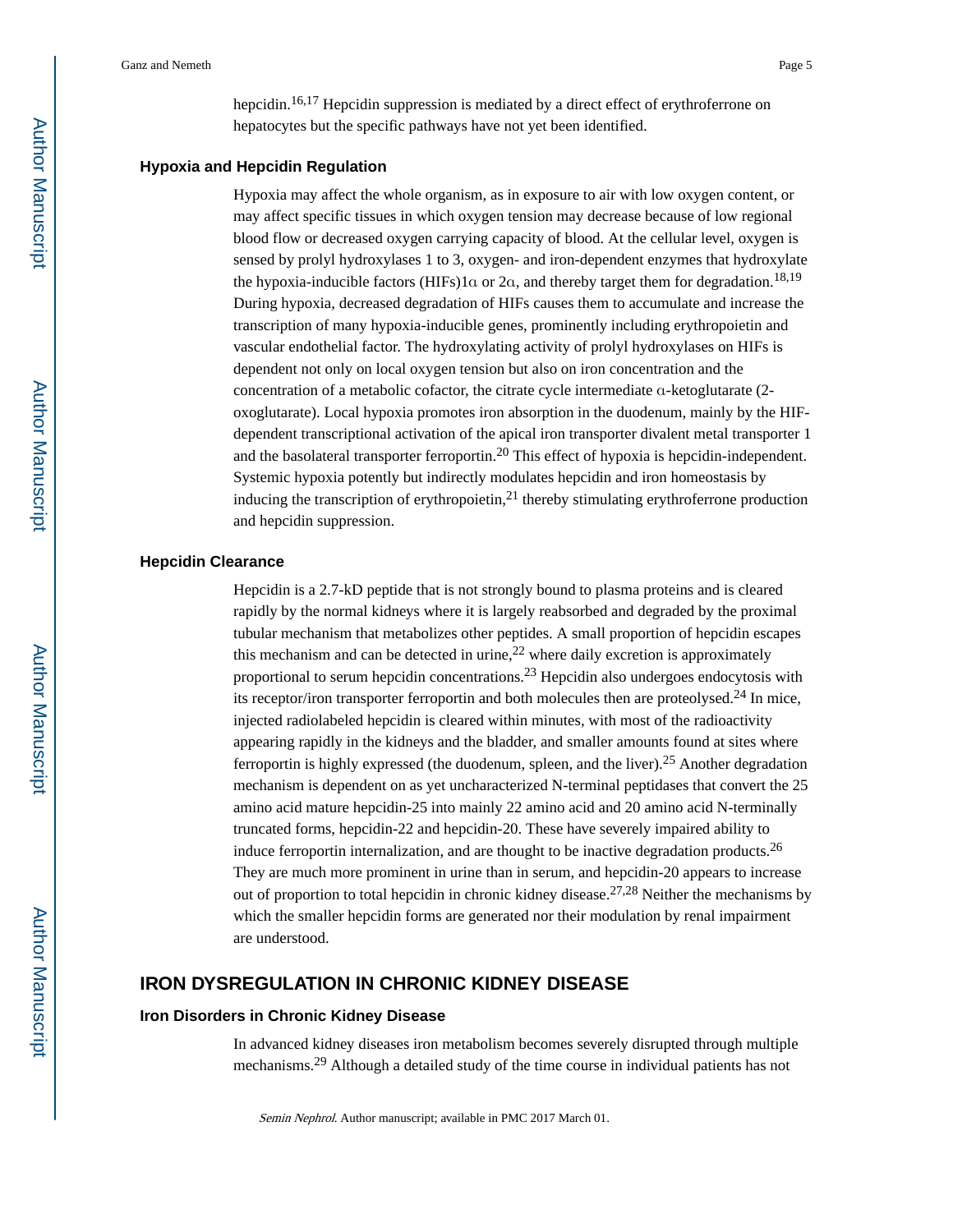been reported, iron deficiency is already found in a majority of non–dialysis-dependent patients with chronic kidney disease.30 Iron deficiency is probably a consequence of decreased iron absorption<sup>31</sup> caused by high hepcidin concentrations,<sup>32</sup> as well as increased iron losses, mostly from gastrointestinal bleeding.33 High hepcidin concentrations are caused in part by inflammation involved in the pathogenesis of many kidney diseases, as indicated by the correlation of serum hepcidin concentrations with C-reactive protein, and in part by decreased clearance of hepcidin by the diseased kidneys, as reflected by the anticorrelation of hepcidin with estimated glomerular filtrate rate.<sup>34–36</sup> Once patients are treated with hemodialysis or peritoneal dialysis, additional inflammatory stimuli come into play, including intermittent infections and exposure of blood to foreign materials, such as catheters and dialysis membranes, further increasing hepcidin levels.32 During hemodialysis, plasma hepcidin concentration decreases, suggesting that the peptide is cleared through the membrane,<sup>37</sup> but the high rate of hepcidin synthesis causes a rebound of hepcidin concentrations within an hour after the completion of dialysis.38 Hemodialysis also causes increased blood loss from discarded residual blood in the dialysis equipment, from the hemorrhagic effects of anticoagulation, and from the blood requirements of more frequent laboratory examinations,<sup>29</sup> greatly increasing iron requirements.

#### **Erythropoiesis-Stimulating Agents**

As chronic kidney disease progresses, the kidneys of most patients eventually fail to produce sufficient erythropoietin to maintain adequate erythropoiesis. When patients develop symptomatic anemia, they may be treated by intermittent administration of erythropoiesisstimulating agents, which further challenges iron homeostasis. Surges of erythropoiesis after each dose of erythropoietin require an increased flow of iron to the marrow. In patients with systemic inflammation and high hepcidin concentrations, even when iron stores are adequate and sufficient for baseline erythropoiesis, iron cannot be released from stores rapidly enough to meet the needs of pharmacologically stimulated erythropoiesis. This condition is referred to as "functional iron deficiency."39 Functional iron deficiency limits the effectiveness of erythropoiesis-stimulating agents, contributing to "erythropoietin resistance."40 Increased doses of erythropoietin, likely acting by inducing the production of erythroferrone, may suppress hepcidin, release iron from stores, and overcome resistance to erythropoietin. However, high doses of erythropoietin have been associated with adverse effects and are no longer recommended.<sup>41</sup> In addition, economic incentives have favored decreased use of erythropoietin and related drugs. It is now well established that the administration of intravenous iron potentiates the effectiveness of lower doses of erythropoiesis-stimulating agents,42 most likely by greatly increasing the iron-loading of macrophages and hence the rate at which iron is released from these cells to meet the requirements of stimulated erythropoiesis.

## **BIOMARKERS OF IRON STATUS IN CHRONIC KIDNEY DISEASE**

#### **Iron and Transferrin Saturation**

Although the use of biomarkers for patient management is addressed elsewhere in this issue of Seminars in Nephrology, it is useful to review how the various biomarkers are affected by disturbances in iron homeostasis. Erythroid precursors use almost exclusively transferrin-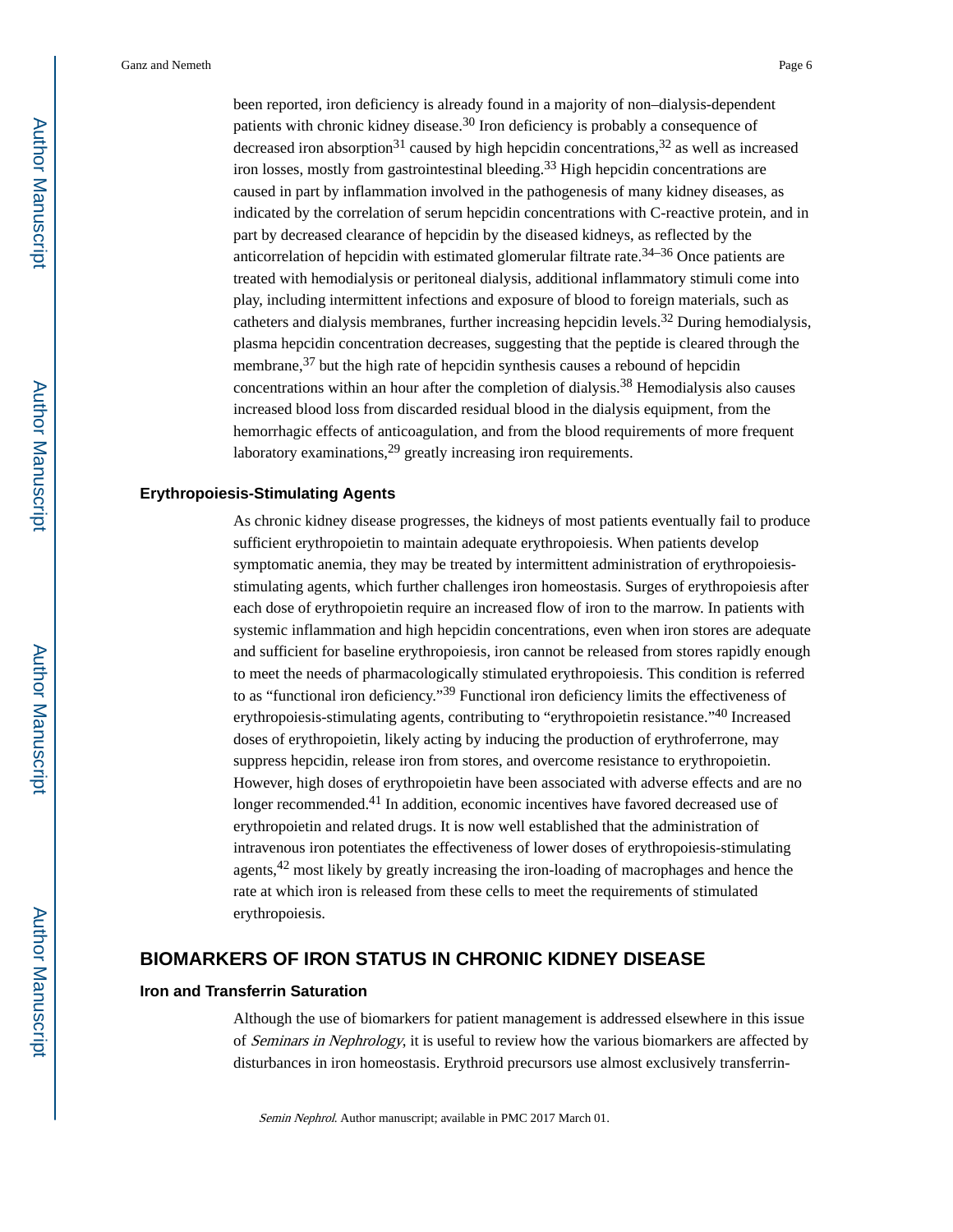bound iron as a source of iron for heme and hemoglobin synthesis. Once the concentration of transferrin-bound iron decreases to less than approximately 10 μmol/L, erythroid heme, hemoglobin synthesis, and erythropoiesis are progressively inhibited.<sup>43,44</sup> Depending on the concentration of transferrin, this threshold typically corresponds to 15% to 20% transferrin saturation. Low serum iron concentration and low transferrin saturation therefore are useful markers of an inadequate iron supply to erythropoiesis. Because transferrin-bound iron turns over every few hours and its concentration is rapidly affected by iron ingestion, parenteral iron treatment, and diurnal variation, it is considered too labile to be used as the sole parameter for diagnosis.

#### **Serum Transferrin Receptor**

Transferrin receptor 1 (TfR1) mediates the uptake of iron transferrin by erythrocyte precursors, and these cells collectively account for most of the iron flow and most of the TfR1 molecules in the body. When iron supply becomes inadequate for erythropoiesis, erythrocyte precursors compensate by increased production of TfR1, achieved by ironregulated stabilization of TfR1 messenger RNA. Because the receptors shed into plasma, plasma TfR1 concentrations reflect the total number of TfR1 molecules in the body.<sup>45</sup> Accordingly, increased serum transferrin-receptor concentrations are seen when erythrocyte precursors become iron-deficient and/or the total number of erythrocyte precursors is increased. Because inflammation suppresses TfR1 synthesis, iron limitation from a systemic iron deficiency causes a greater increase in serum transferrin–receptor concentrations than iron limitation caused by an inflammatory iron sequestration, allowing some discrimination between the two conditions.

#### **Serum Ferritin**

Intracellular iron is stored in the cavities of ferritin nanoparticles, which serve as an iron depot after cellular iron uptake, and a source of iron for the synthesis of iron-containing proteins, including hemoglobin. A poorly understood byproduct of this storage form is plasma ferritin, which is secreted from iron-storing cells, predominantly macrophages and hepatocytes, in proportion to the amount of stored iron. In the absence of inflammation, serum ferritin is a reliable indicator of iron stores. During inflammation, ferritin production is stimulated and, under the influence of hepcidin, iron is sequestered in macrophages, which are prolific secretors of serum ferritin.<sup>46</sup> Accordingly, the highest serum ferritin concentrations are seen in patients with macrophage activation syndromes<sup>47</sup> and genetic defects in ferroportin that interfere with macrophage iron export.<sup>48</sup> Serum ferritin concentrations therefore reflect at least three parameters of iron metabolism: iron stores, their distribution between macrophages and hepatocytes, and the intensity of inflammation. Nevertheless, low serum ferritin levels are specific indicators of iron deficiency even in chronic kidney disease but are not sensitive because inflammation can drive up ferritin levels and mask iron deficiency.

## **Red Cell Indices**

Under normal circumstances, human erythrocytes live for approximately 120 days, thus blood hemoglobin levels and mean corpuscular volume reflect the average conditions during this entire timespan. During periods of inadequate iron supply for erythropoiesis, the newly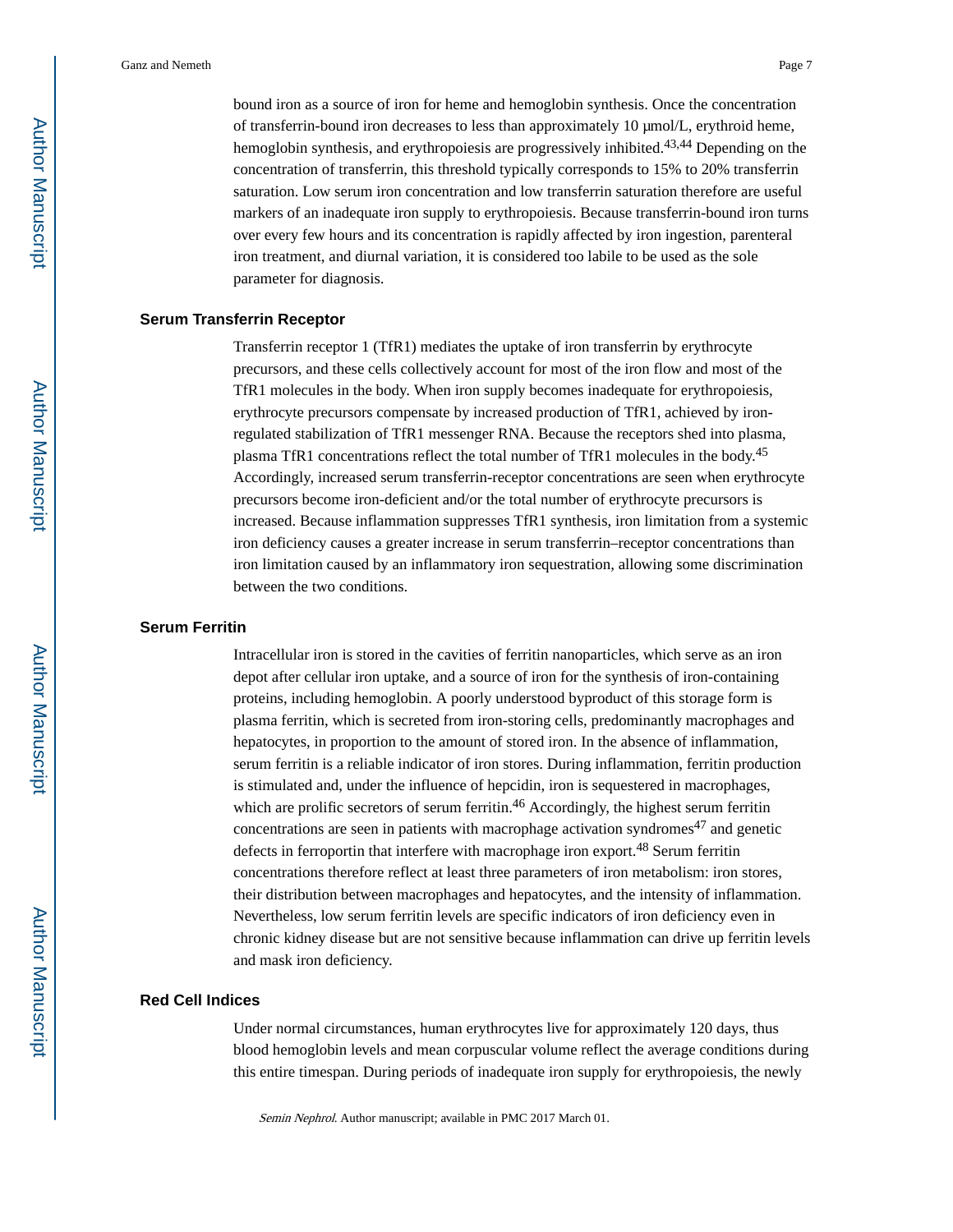produced erythrocytes are hypochromic and microcytic, but when the iron availability improves, more normal erythrocytes are released from the marrow. Therefore, the percentage of hypochromic erythrocytes represents a record of episodes of iron deficiency over the erythrocyte lifespan. In contrast, measurement of hemoglobin content in reticulocytes, transitional cells released from the marrow in the preceding few days, reflects a snapshot of recent iron availability for hemoglobin synthesis.<sup>49</sup>

#### **Erythrocyte Zinc Protoporphyrin**

The terminal step in heme synthesis is the incorporation of iron into the protoporphyrin molecule by the mitochondrial enzyme ferrochelatase. If iron supply to the mitochondria is inadequate, zinc may be substituted for iron, yielding zinc protoporphyrin, an intensely fluorescent product that can be quantified in red cells. Increased erythrocyte zinc protoporphyrin levels are seen both in iron deficiency and in anemia of inflammation.<sup>50</sup>

#### **Therapeutic implications**

Advances in understanding of iron homeostasis and of its disturbances in chronic kidney disease have suggested potential interventions to correct iron physiology and facilitate a more effective treatment of anemia in this condition. On the iron supply side, the current strategy of administering relatively large amounts of intravenous iron could be moderated by minimizing treatment-related inflammation or counteracting it. Less inflammatory stimulation will decrease hepcidin concentrations and increase the availability of iron for erythropoiesis. Alternatively, experimental therapies to decrease hepcidin are under development.<sup>51</sup> On the erythroid demand side, new anemia therapies that exert prolonged erythroid-stimulatory and hepcidin-suppressive effect may require less iron supplementation.52,53

### **Acknowledgments**

Financial support: Supported in part by the Will Rogers Fund and National Institutes of Health grants.

#### **References**

- 1. Andrews NC. Forging a field: the golden age of iron biology. Blood. 2008; 112:219–30. [PubMed: 18606887]
- 2. Hentze MW, Muckenthaler MU, Galy B, et al. Two to tango: regulation of Mammalian iron metabolism. Cell. 2010; 142:24–38. [PubMed: 20603012]
- 3. Ganz T. Systemic iron homeostasis. Physiol Rev. 2013; 93:1721–41. [PubMed: 24137020]
- 4. Cook JD. Diagnosis and management of iron-deficiency anaemia. Best Pract Res Clin Haematol. 2005; 18:319–32. [PubMed: 15737893]
- 5. Cogswell ME, Looker AC, Pfeiffer CM, et al. Assessment of iron deficiency in US preschool children and nonpregnant females of childbearing age: National Health and Nutrition Examination Survey 2003–2006. Am J Clin Nutr. 2009; 89:1334–42. [PubMed: 19357218]
- 6. Chen JJ. Regulation of protein synthesis by the heme-regulated eIF2alpha kinase: relevance to anemias. Blood. 2007; 109:2693–9. [PubMed: 17110456]
- 7. Breuer W, Ronson A, Slotki IN, et al. The assessment of serum nontransferrin-bound iron in chelation therapy and iron supplementation. Blood. 2000; 95:2975–82. [PubMed: 10779448]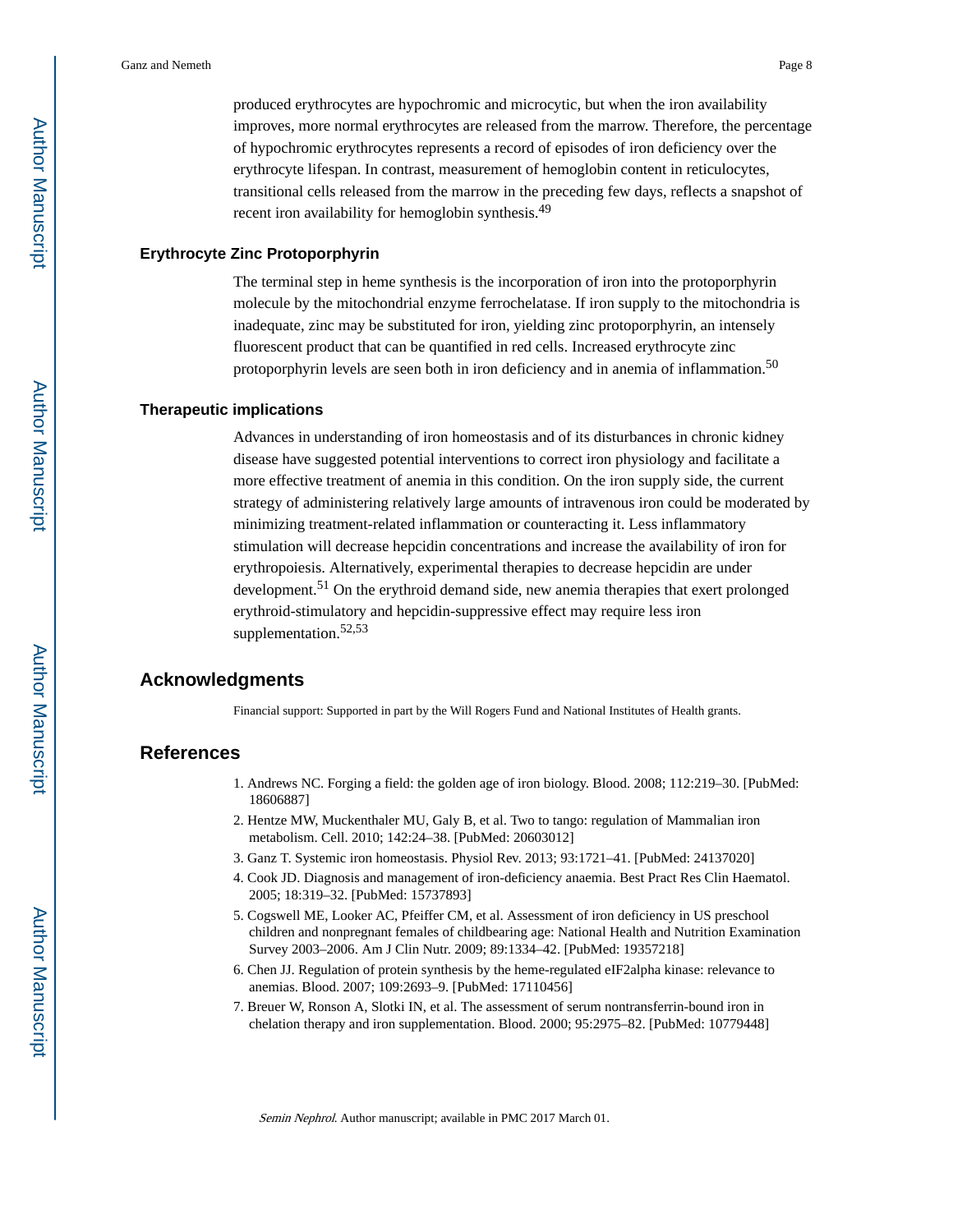- 8. Jenkitkasemwong S, Wang CY, Coffey R, et al. SLC39A14 is required for the development of hepatocellular iron overload in murine models of hereditary hemochromatosis. Cell Metab. 2015; 22:138–50. [PubMed: 26028554]
- 9. Nemeth E, Tuttle MS, Powelson J, et al. Hepcidin regulates cellular iron efflux by binding to ferroportin and inducing its internalization. Science. 2004; 306:2090–3. [PubMed: 15514116]
- 10. Core AB, Canali S, Babitt JL. Hemojuvelin and bone morphogenetic protein (BMP) signaling in iron homeostasis. Front Pharmacol. 2014; 5:104. [PubMed: 24860505]
- 11. Silvestri L, Pagani A, Nai A, et al. The serine protease matriptase-2 (TMPRSS6) inhibits hepcidin activation by cleaving membrane hemojuvelin. Cell Metab. 2008; 8:502–11. [PubMed: 18976966]
- 12. Zhang AS, Anderson SA, Wang J, et al. Suppression of hepatic hepcidin expression in response to acute iron deprivation is associated with an increase of matriptase-2 protein. Blood. 2011; 117:1687–99. [PubMed: 21115976]
- 13. Arezes J, Jung G, Gabayan V, et al. Hepcidin-induced hypoferremia is a critical host defense mechanism against the siderophilic bacterium Vibrio vulnificus. Cell Host Microbe. 2015; 17:47– 57. [PubMed: 25590758]
- 14. Nemeth E, Rivera S, Gabayan V, et al. IL-6 mediates hypoferremia of inflammation by inducing the synthesis of the iron regulatory hormone hepcidin. J Clin Invest. 2004; 113:1271–6. [PubMed: 15124018]
- 15. Besson-Fournier C, Latour C, Kautz L, et al. Induction of activin B by inflammatory stimuli upregulates expression of the iron-regulatory peptide hepcidin through Smad1/5/8 signaling. Blood. 2012; 120:431–9. [PubMed: 22611157]
- 16. Kautz L, Jung G, Valore EV, et al. Identification of erythroferrone as an erythroid regulator of iron metabolism. Nat Genet. 2014; 46:678–84. [PubMed: 24880340]
- 17. Ashby DR, Gale DP, Busbridge M, et al. Erythropoietin administration in humans causes a marked and prolonged reduction in circulating hepcidin. Haematologica. 2010; 95:505–8. [PubMed: 19833632]
- 18. Salahudeen AA, Bruick RK. Maintaining mammalian iron and oxygen homeostasis: sensors, regulation, and cross-talk. Ann N Y Acad Sci. 2009; 1177:30–8. [PubMed: 19845604]
- 19. Schofield CJ, Ratcliffe PJ. Signalling hypoxia by HIF hydroxylases. Biochem Biophys Res Commun. 2005; 338:617–26. [PubMed: 16139242]
- 20. Shah YM, Xie L. Hypoxia-inducible factors link iron homeostasis and erythropoiesis. Gastroenterology. 2014; 146:630–42. [PubMed: 24389303]
- 21. Liu Q, Davidoff O, Niss K, et al. Hypoxia-inducible factor regulates hepcidin via erythropoietininduced erythropoiesis. J Clin Invest. 2012; 122:4635–44. [PubMed: 23114598]
- 22. Park CH, Valore EV, Waring AJ, et al. Hepcidin, a urinary antimicrobial peptide synthesized in the liver. J Biol Chem. 2001; 276:7806–10. [PubMed: 11113131]
- 23. Ganz T, Olbina G, Girelli D, et al. Immunoassay for human serum hepcidin. Blood. 2008; 112:4292–7. [PubMed: 18689548]
- 24. Preza GC, Pinon R, Ganz T, et al. Cellular catabolism of the iron-regulatory peptide hormone hepcidin. PLoS One. 2013; 8:e58934. [PubMed: 23536837]
- 25. Rivera S, Nemeth E, Gabayan V, et al. Synthetic hepcidin causes rapid dose-dependent hypoferremia and is concentrated in ferroportin-containing organs. Blood. 2005; 106:2196–9. [PubMed: 15933050]
- 26. Nemeth E, Preza GC, Jung CL, et al. The N-terminus of hepcidin is essential for its interaction with ferroportin: structure-function study. Blood. 2006; 107:328–33. [PubMed: 16141345]
- 27. Kroot JJ, Laarakkers CM, Geurts-Moespot AJ, et al. Immunochemical and mass-spectrometrybased serum hepcidin assays for iron metabolism disorders. Clin Chem. 2010; 56:1570–9. [PubMed: 20739637]
- 28. Addo L, Ikuta K, Tanaka H, et al. The three isoforms of hepcidin in human serum and their processing determined by liquid chromatography-tandem mass spectrometry (LC-tandem MS). Int J Hematol. 2015 Epub ahead of print.
- 29. Babitt JL, Lin HY. Mechanisms of anemia in CKD. J Am Soc Nephrol. 2012; 23:1631–4. [PubMed: 22935483]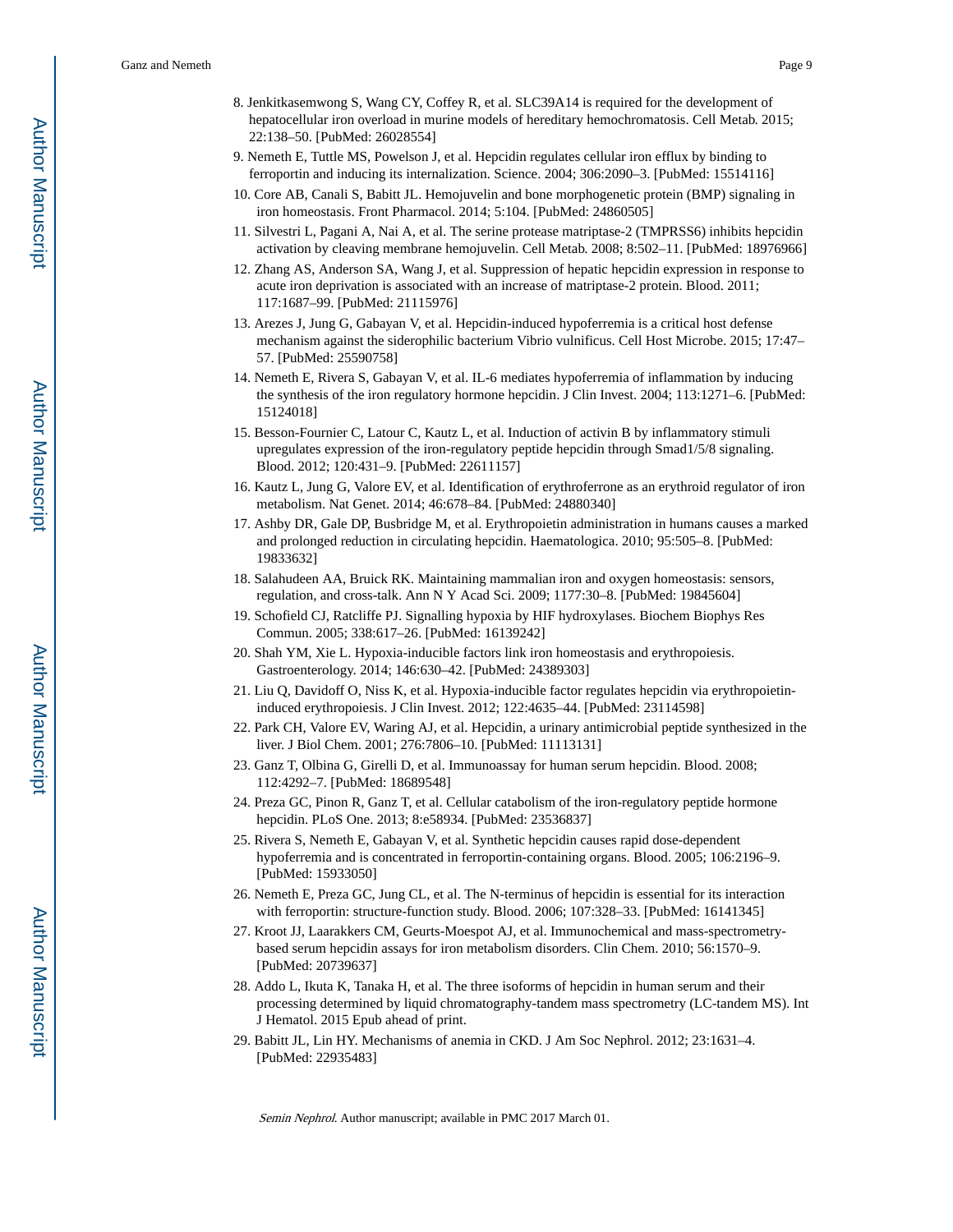- 30. Minutolo R, Locatelli F, Gallieni M, et al. Anaemia management in non-dialysis chronic kidney disease (CKD) patients: a multicentre prospective study in renal clinics. Nephrol Dial Transplant. 2013; 28:3035–45. [PubMed: 24145459]
- 31. Goch J, Birgegard G, Danielson BG, et al. Iron absorption in patients with chronic uremia on maintenance hemodialysis and in healthy volunteers measured with a simple oral iron load test. Nephron. 1996; 73:403–6. [PubMed: 8832597]
- 32. Zaritsky J, Young B, Wang HJ, et al. Hepcidin--a potential novel biomarker for iron status in chronic kidney disease. Clin J Am Soc Nephrol. 2009; 4:1051–6. [PubMed: 19406957]
- 33. Sohal AS, Gangji AS, Crowther MA, et al. Uremic bleeding: pathophysiology and clinical risk factors. Thromb Res. 2006; 118:417–22. [PubMed: 15993929]
- 34. Atkinson M, Kim J, Roy C, et al. Hepcidin and risk of anemia in CKD: a cross-sectional and longitudinal analysis in the CKiD cohort. Pediatr Nephrol. 2015; 30:635–43. [PubMed: 25380788]
- 35. Mercadel L, Metzger M, Haymann JP, et al. The relation of hepcidin to iron disorders, inflammation and hemoglobin in chronic kidney disease. PLoS One. 2014; 9:e99781. [PubMed: 24978810]
- 36. Troutt JS, Butterfield AM, Konrad RJ. Hepcidin-25 concentrations are markedly increased in patients with chronic kidney disease and are inversely correlated with estimated glomerular filtration rates. J Clin Lab Anal. 2013; 27:504–10. [PubMed: 24218134]
- 37. Zaritsky J, Young B, Gales B, et al. Reduction of serum hepcidin by hemodialysis in pediatric and adult patients. Clin J Am Soc Nephrol. 2010; 5:1010–4. [PubMed: 20299375]
- 38. Kuragano T, Shimonaka Y, Kida A, et al. Determinants of hepcidin in patients on maintenance hemodialysis: role of inflammation. Am J Nephrol. 2010; 31:534–40. [PubMed: 20484891]
- 39. Cavill I, Macdougall IC. Functional iron deficiency. Blood. 1993; 82:1377. [PubMed: 8353295]
- 40. Johnson DW, Pollock CA, Macdougall IC. Erythropoiesis-stimulating agent hyporesponsiveness. Nephrology (Carlton). 2007; 12:321–30. [PubMed: 17635745]
- 41. Fishbane S, Besarab A. Mechanism of increased mortality risk with erythropoietin treatment to higher hemoglobin targets. Clin J Am Soc Nephrol. 2007; 2:1274–82. [PubMed: 17942772]
- 42. Fishbane S, Frei GL, Maesaka J. Reduction in recombinant human erythropoietin doses by the use of chronic intravenous iron supplementation. Am J Kidney Dis. 1995; 26:41–6. [PubMed: 7611266]
- 43. Bullock GC, Delehanty LL, Talbot AL, et al. Iron control of erythroid development by a novel aconitase-associated regulatory pathway. Blood. 2010; 116:97–108. [PubMed: 20407036]
- 44. Han AP, Yu C, Lu L, et al. Heme-regulated eIF2alpha kinase (HRI) is required for translational regulation and survival of erythroid precursors in iron deficiency. EMBO J. 2001; 20:6909–18. [PubMed: 11726526]
- 45. Skikne BS. Serum transferrin receptor. Am J Hematol. 2008; 83:872–5. [PubMed: 18821709]
- 46. Cohen LA, Gutierrez L, Weiss A, et al. Serum ferritin is derived primarily from macrophages through a nonclassical secretory pathway. Blood. 2010; 116:1574–84. [PubMed: 20472835]
- 47. Moore C Jr, Ormseth M, Fuchs H. Causes and significance of markedly elevated serum ferritin levels in an academic medical center. J Clin Rheumatol. 2013; 19:324–8. [PubMed: 23965472]
- 48. Pietrangelo A. The ferroportin disease. Blood Cell Mol Dis. 2004; 32:131–8.
- 49. Brugnara C, Mohandas N. Red cell indices in classification and treatment of anemias: from M.M. Wintrobes's original 1934 classification to the third millennium. Curr Opin Hematol. 2013; 20:222–30. [PubMed: 23449069]
- 50. Braun J. Erythrocyte zinc protoporphyrin. Kidney Int Suppl. 1999; 69:S57–S60. [PubMed: 10084287]
- 51. Nemeth E. Anti-hepcidin therapy for iron-restricted anemias. Blood. 2013; 122:2929–31. [PubMed: 24159166]
- 52. Bonomini M, Del Vecchio L, Sirolli V, et al. New treatment approaches for the anemia of CKD. Am J Kidney Dis. 2016; 67:133–42. [PubMed: 26372086]
- 53. Besarab A, Chernyavskaya E, Motylev I, et al. Roxadustat (FG-4592): correction of anemia in incident dialysis patients. J Am Soc Nephrol. 2015 Epub ahead of print.